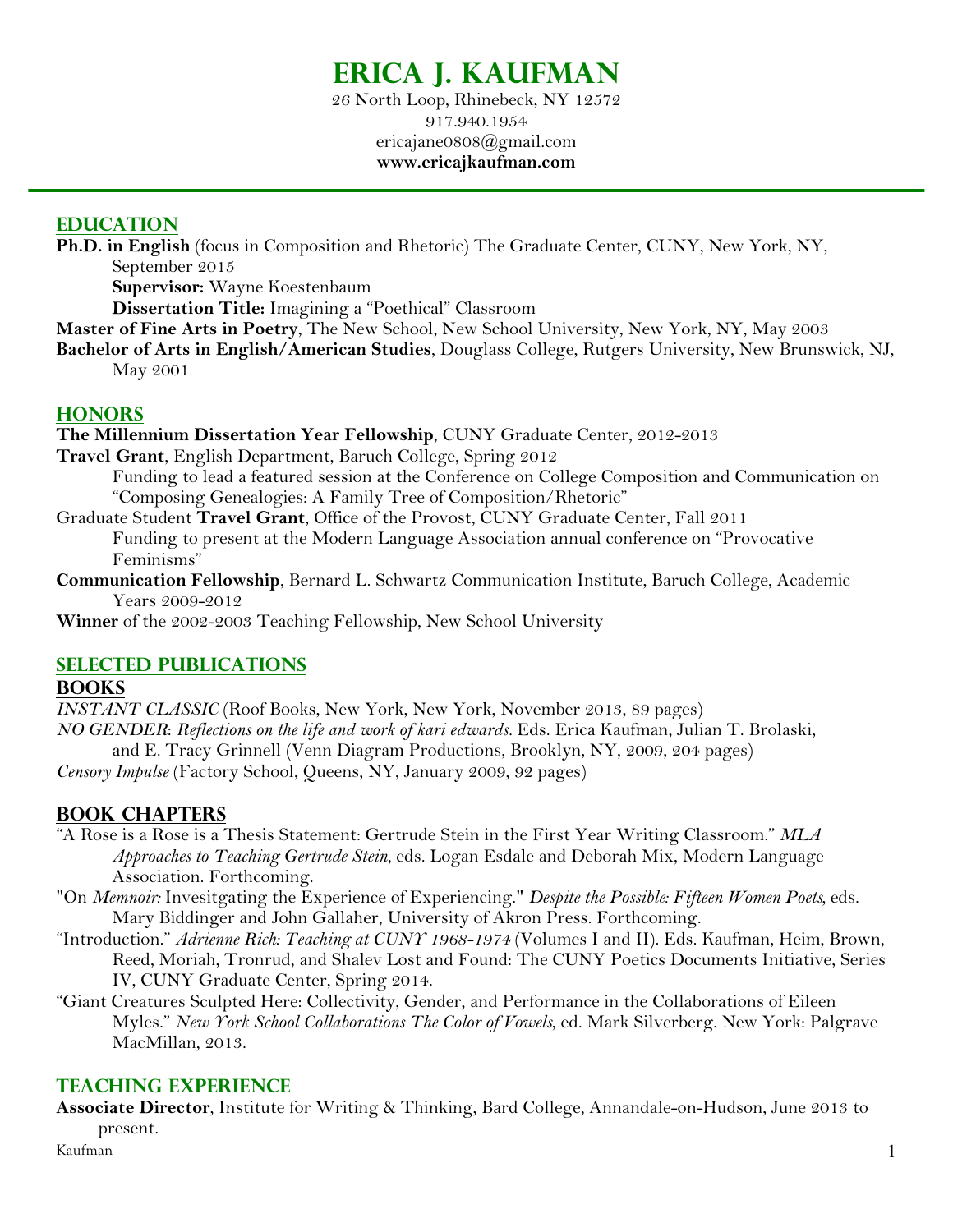**Develop and lead** writing-based teaching workshops for faculty from institutions worldwide,

- **Teach Language, Literacy, and the Adolescent Learner** (core literacy course in the Master of Arts in Teaching Program),
- **Teach First Year Seminar: The Common Course** (two-semester writing-intensive course required of all freshmen).

#### **Institute Member**, Institute for Writing & Thinking, Bard College, Annandale-on-Hudson, NY, December 2008 to present.

**Teach semi-annual pedagogy workshops** for a wide variety of teachers (ranging from elementary school to college). Courses taught include Writing & Thinking, Writing & Thinking through Technology, Poetry & Pedagogy, Writing to Read, Revolutionary Grammar. Organizes one-day conferences for teachers including: "Serious Play: Teaching through Poetry" (April 2011) "The Fourth Genre: Creative Nonfiction in the Classroom" (April 2012), and "Fail Better: Writing, Thinking, and Risk-Taking in the Classroom" (April 2015).

**Faculty Member and Faculty Mentor**, Institute for Language & Thinking, Bard College, Annandale-on-Hudson, NY, June 2008-present.

**Teach annual 3-week intensive summer writing class for incoming freshmen**.

**Full-Time Lecturer**, English Department, Baruch College, New York, NY, August 2012 to June 2013.

**Teach Writing I & II (theme-based composition courses),** 

**Great Works I and II (World Literature survey class),**

**Lead faculty development workshops** (with the Bernard L Schwartz Communication Institute).

**Graduate Teaching Fellow/Adjunct Lecturer**, English Department, Baruch College, New York, NY, September 2007-May 2012.

**Taught Writing I & II** (theme-based composition courses),

Great Works I and II (World Literature survey class).

- **Visiting Writer,** The Poetry Project at St. Mark's Church in-the-Bowery, New York, NY, Fall 2012. **Taught intensive ten-week interdisciplinary creative writing course.**
- **Visiting Faculty,** Jack Kerouac School of Disembodied Poetics, Naropa University, Boulder, CO, Summer 2011.

**Taught intensive creative writing course for MFA candidates.** 

- **Guest Lecturer,** MFA in Fine Arts, Parsons The New School for Design, New York, NY, Spring 2011. **Taught writing intensive course** for second year MFA students.
- **Adjunct Lecturer**, English Department, New York City College of Technology, Brooklyn, NY, Fall 2009. **Taught English 1101 and 1121.**
- **Adjunct Lecturer**, Art and Design Studies Department, Parsons The New School for Design, New York, NY, September 2002 to May 2007.

**Taught Critical Reading and Writing I & II,**

## **ACADEMIC SERVICE**

**First Year Seminar Steering Committee**, Bard College, September 2015-present **Composition Committee**, English Department, Baruch College, September 2012-2013 **Curriculum Committee**, English Department, Baruch College, September 2012-2013 **Advisory Board,** Institute for Writing & Thinking, Bard College, August 2012-June 2013 **Assessment Committee**, Great Works of Literature, Baruch College, Fall 2010-May 2013 **Grammar Committee,** Parsons The New School for Design, 2002-2009

## **OTHER WORK EXPERIENCE**

**Co-Coordinator, Teacher Resource Center,** Modern & Contemporary American Poetry Massive Online Open Course, Kelly Writers House, University of Pennsylvania, Philadelphia, PA, August 2014 to present.

Develop and maintain free teaching resources for teachers of all levels participating in free open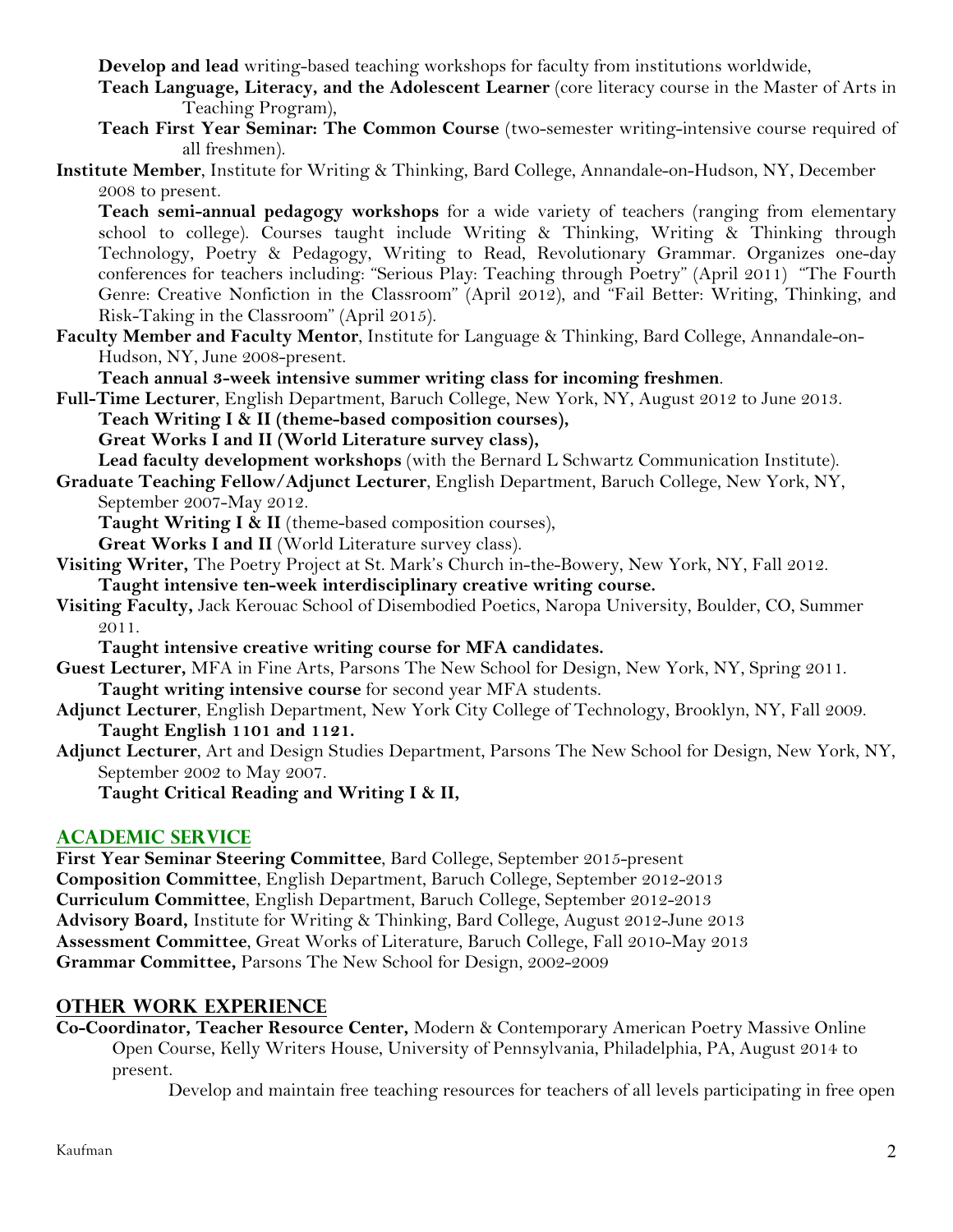interactive online course on Modern and Contemporary American Poetry. Create comprehensive supplemental syllabus of materials for teachers to use to supplement poetry units (including tips for teaching approaches, background resources and recordings of the poets discussed in the course, and sample lesson plans). Participate in the filming and creation of video discussions to support teachers including: "on the pedagogy of close reading," a discussion on open education, "on using writing in the close reading classroom," and "on teaching poetry in an age of standards." Attend and contribute to weekly webcast class sessions. Hold weekly virtual office hours.

**Communications Fellow and Grant Writer**, Bernard L. Schwartz Communications Institute, Baruch

College, New York, NY, October 2009 to August 2012.

Work with full-time faculty in a wide range of departments at Baruch College (Accounting, Marketing, Business Policy, Modern Languages and Literature) on implementing a successful communication-intensive classroom. Work with students (both individually and in presentation groups) on writing and oral communication projects. Design and run Writing Across the Curriculum faculty development workshops (including sessions on: Assignment Design, Writing-Based Teaching, Integrating Technology into a Writing-Intensive Course). Support Assessment Design for Great Works of Literature Program. Develop, draft and submit grant proposals to raise funds for Writing Across the Curriculum projects.

- **Curriculum Specialist,** Holocaust Educators Network, New York, NY, May 2008 to June 2013. Maintain interactive web site, assist staff with the creation and implementation of writingcentered Holocaust and Social Justice curricula for rural teachers from under-privileged districts around the country, assist in leading annual two-week seminar.
- **Curriculum Specialist,** Sponsors for Educational Opportunity, New York, NY, June 2008 to September 2009. Design and write curriculum for critical writing and reading enrichment courses (grades 7- 12) for high achieving, low income students of color. Hire and train potential instructors.
- **Research Assistant** to Cheryl Smith, Writing Across the Curriculum, Baruch College, 2008-2009. Assist in a Writing Across the Curriculum research project that explored how "the essay" is defined across disciplines.
- **Executive Assistant and Grant Writer**, Jewish Early Childhood Education Initiative, New York, NY, September 2004-July 2008.

 Research funding opportunities for education non-profit, liaise with funders, write grants and grant reports, plan annual seminars, conduct site visits, general office management.

# **ADDITIONAL PUBLICATIONS**

# **POETRY PUBLICATIONS**

#### **Chapbooks**

Excerpts from *INSTANT CLASSIC* (Belladonna\* Books Material Lives Series, Brooklyn, NY, October 2011, 20 pages).

Excerpts from *INSTANT CLASSIC* (Propolis Press, Northampton, MA, July 2011, 29 pages).

Excerpts from *censory impulse* (Farfalla, McMillan, & Parish, Brooklyn, NY, 2008, 50 pages).

Excerpts from *censory impulse* (OMG! Press, San Francisco, CA, 2008, 15 pages).

*Civilization Day* (Open 24 Hours, Brooklyn, NY, 2007, 20 pages).

Excerpts from *censory impulse* (Big Game Books, Washington DC, 2006, 35 pages).

*a familiar album,* Winner of the 2003 New School Chapbook Series Contest (New School University, New York, NY, 2006, 34 pages).

#### **Anthologies**

- *InFiltration: An Anthology of Innovative Poetry from the Hudson River Valley*, eds. Anne Gorrick and Sam Truitt. Barrytown, NY: Station Hill Press, 2015.
- *Come Together: Surviving Hurricane Sandy, Year 1*, ed. Phong Bui. (*The Brooklyn Rail/Industry City Associates* 2014).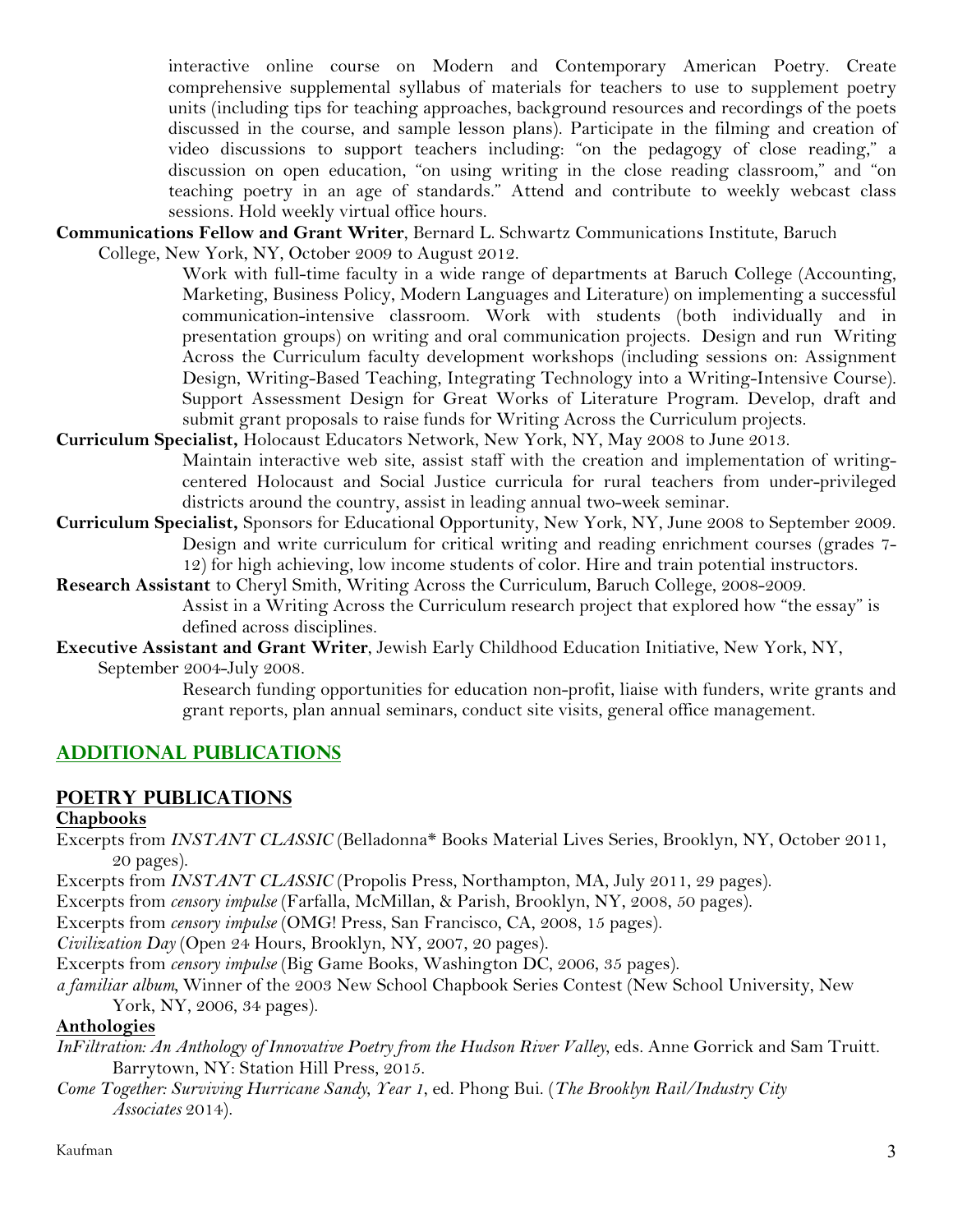- *What's Your Exit?: A Literary Detour Through New Jersey*, eds. Joe Vallese and Alicia A. Beale, Middletown, NJ, Word Riot Press, 2010.
- "when we mean the people," collaboration with kari edwards and Anny Ballardini in *>2: An Anthology of New Collaborative Poetry*, eds. Sheila E. Murphy and M.L. Weber (Sugar Mule Press, Charleston, SC, 2007, page 131).

#### **Selected Journals & Magazines**

"bad habit(s)," *The Recluse 10,* eds. Stacy Szymaszek, Arlo Quint, Nicole Wallace (The Poetry Project, New York, NY, May 2014).

"fragile makeup," *Asterisk 18,* ed. Jess Mynes (Wendell, MA, Spring 2014).

"INSTANT CLASSIC: think her," *Parkett*, Volume 91, ed. Bice Curiger (Zurich/New York, Fall 2012).

"INSTANT CLASSIC: a<sup>r</sup>tone<sup>-</sup> meant," Poem of the Day on May 21, 2012 (Poets.org from the Academy of American Poets, New York, NY, 2012).

(http://www.poets.org/viewmedia.php/prmMID/22856)

Selections from *INSTANT CLASSIC*, *Elective Affinities: Cooperative Anthology of Contemporary US Poetry*, ed. Carlos Soto Roman, June 2010.

(http://electiveaffinitiesusa.blogspot.com/2010/06/erica-kaufman.html)

"to tell you," "under long obedience tried," and "so sang the hierarchies" in *Little Red Leaves*, Issue 3, February 2009.

(http://littleredleaves.com/lrl3/kaufman.html)

"8.8.2005" in *LIT*, Issue 12 (The New School, New York, NY, Fall 2006).

"Three Poems" in *jubilat*, Issue 12 (University of Massachusetts, Amherst, MA, Fall 2006).

"Animalia" in *Bombay Gin 29* (Naropa University, Boulder, CO, 2003).

"a conventional hero" in *The Mississippi Review 31/3: Poets of the New York School Special Issue* (The University of Southern Mississippi, Hattiesburg, MS, 2003).

#### **SELECTED BOOK Reviews**

"The Poem Starts Here": The Vital Material(s) of *Space Between These Lines Not Dedicated* by Frank Sherlock in *Tripwire*, ed. David Buuck, July 2015.

- "On Word Portraits and Skyhooks: A Review of John Coletti's *Deep Code*, in *The Poetry Project Newsletter*, ed. Ted Dodson, February 2015.
- "Allowing oneself to *be the city*: A Review of *The City Real & Imagined* by CAConrad and Frank Sherlock in *Jacket2*, ed. Corey Frost and Louis Bury, November 2011. (https://jacket2.org/reviews/allowing-oneself-be-city)
- Review of *Imaginary Syllabi* (ed. Palm Press) in *The Poetry Project Newsletter*, ed. Paul Foster Johnson, October 2011, pages 25-6.
- Review of *Montgomery Park* by Karinne Keithley in *The Poetry Project Newsletter*, ed. Corina Copp, April/May 2011, pages 28-9.

Review of *The Port of Los Angeles* by Jane Sprague in *Rain Taxi*, ed. Eric Lorberer, October 2010.

"Consonance, Compatibility and Friendship: On the Work of Macgregor Card and Karen Weiser" in *Boog City 63*, ed. David Kirschenbaum, May 2010, front page feature.

- Review of *The Bruise* by Magdalena Zurawski in *The Poetry Project Newsletter*, ed. Corina Copp, April/May 2010, pages 27-8.
- "On *The Location of Things*," *Jacket Magazine* Barbara Guest Feature, ed. John Tranter, Spring 2009. (http://jacketmagazine.com/36/guest-kaufman.shtml)
- Review of *New & Selected Poems* by David Shapiro in *Rain Taxi*, ed. Eric Lorberer, Summer 2007.

Review of *Shake* by Joshua Beckman in *Verse*, ed. Brian Henry, Fall/Winter 2006, pages 48-50.

Review of *obedience* by kari edwards in *CutBank:The Literary Journal of the University of Montana*, ed. Brandon Shimoda, Fall 2006.

(http://www.cutbankonline.org/2006/11/19/obedience-by-kari-edwards/)

"Poetry: Innterature: Review of *Calls from the Outside World* by Robert Hershon," *The Brooklyn Rail*, ed. John Reed, October 2006.

(http://brooklynrail.org/2006/10/books/poetry-innerture)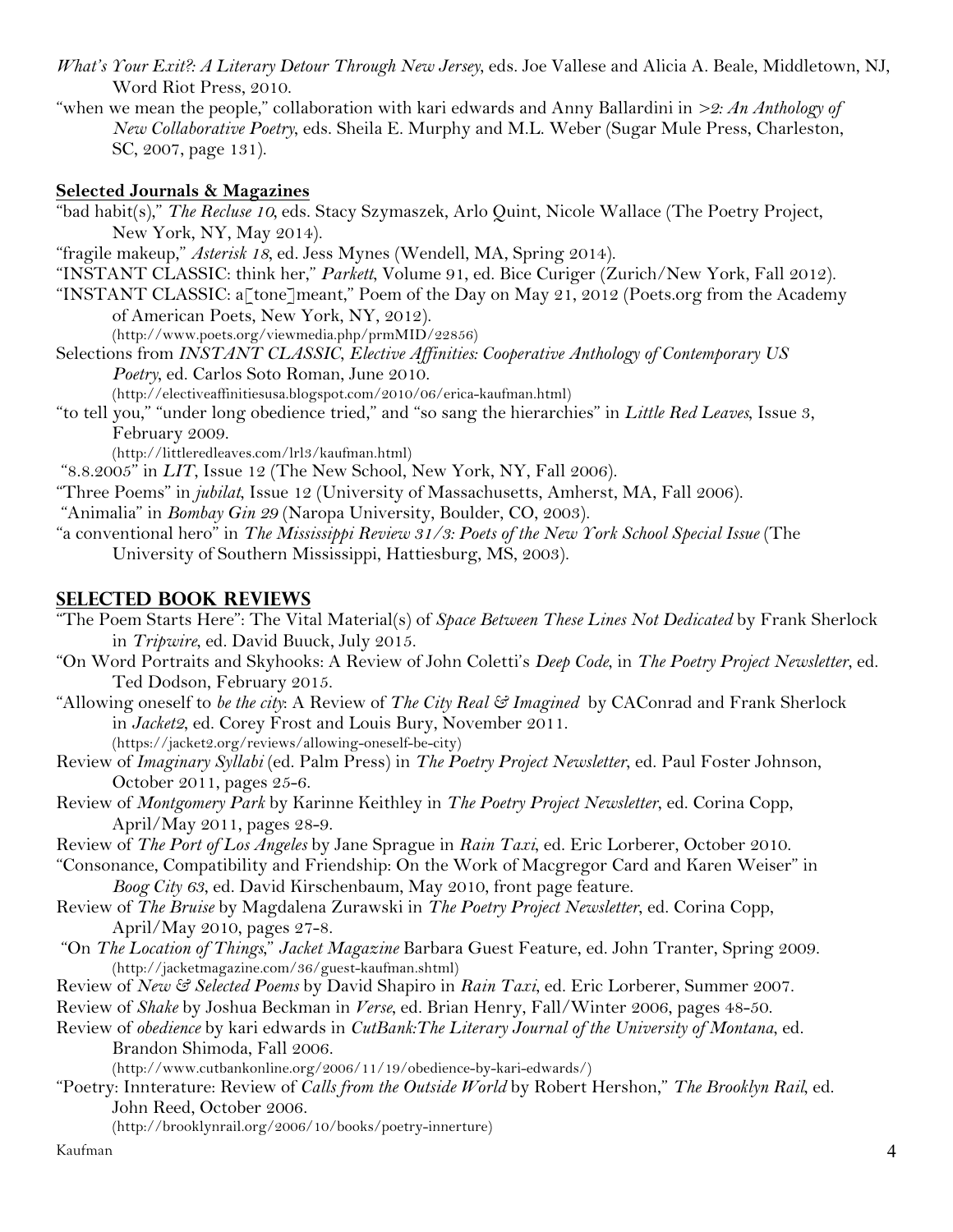Review of *The Red Gaze* by Barbara Guest in *The Poetry Project Newsletter*, ed. Brendan Lorber, December 2005; reprint *Electronic Poetry Center*, February 2006, page 25.

Review of *A Burning Interior* by David Shapiro in *The Poetry Project Newsletter*, ed. Marcella Durand, February/March 2004, page 26.

# **PROSE & OTHER PUBLICATIONS**

"*Tender Buttons:* A Pedagogy" in *Jacket2*, ed. Julia Bloch, March 2015. (http://jacket2.org/reviews/tender-buttons-pedagogy) "In Pursuit: Ann Lauterbach's Lyric Essay," in *The Poetry Project Newsletter*, ed. Ted Dodson, Spring 2014. "The Leaves Changed and I Didn't Notice: 10 Jilted Starts," in *Open Space* (San Francisco Museum of Modern Art, San Francisco, CA, November 20, 2013). (http://openspace.sfmoma.org/2013/11/on-the-contemporary-erica-kaufman-the-leaves-changed-and-i-didnt-notice-10 jilted-starts/) Guest Writer, "Commentaries," *Jacket2* (University of Pennsylvania, PA, May 2012 to present). (http://jacket2.org/commentary/erica-kaufman) "Really Writing Writing Rubrics" in *CACophony* (Bernard L. Schwartz Communication Institute, Baruch College, New York, NY, March 29, 2012). (http://cac.ophony.org/2012/03/29/really-writing-writing-rubrics/) "What if we only see the gorilla? " in *CACophony* (Bernard L. Schwartz Communication Institute, Baruch College, New York, NY, October 26, 2011). (http://cac.ophony.org/2011/10/26/what-if-we-only-see-the-gorilla/) "Creativity as Wager" in *CACophony* (Bernard L. Schwartz Communication Institute, Baruch College, New York, NY, April 20, 2011). (http://cac.ophony.org/2011/04/20/creativity-as-wager/) "20 Questions for Bruce Andrews and Sally Silvers," *The Poetry Project Newsletter*, ed. Corina Copp, Winter 2010, pages 15-20. "On Felt Sense: Sondra Perl's Composing Guidelines," *Language & Thinking Program Site*, Bard College, December 2010. (http://languageandthinking.bard.edu/2010/12/on-felt-sense-sondra-perl%E2%80%99s-composing-guidelines/) "The Anxiety of Print this Out" in *CACophony* (Bernard L. Schwartz Communication Institute, Baruch College, New York, NY, November 1, 2010). (http://cac.ophony.org/2010/11/01/the-anxiety-of-print-this-out/) "Adventures in Blogland" in *CACophony* (Bernard L. Schwartz Communication Institute, Baruch College, New York, NY, April 13, 2010). (http://cac.ophony.org/2010/04/13/adventures-in-blogland/)

## **SELECTED PAPERS, LECTURES, and performances**

#### **Papers and Lectures**

- "Maker Learning: An Experiential Workshop on Pop Up Makerspaces," Keynote Speaker, Symposium on Communication and Communication-Intensive Instruction, Baruch College, CUNY, March 30, 2014.
- "Beginning Again and Again: New Media, Old Tools," Conference on College Composition and Communication, Indianapolis, IN, March 22, 2014.
- "How do We Teach Gertrude Stein: Three Classrooms, Two Rooms," American Literature Association Conference, Westin Copely Place, Boston, MA, May 25, 2013.
- "a rose is a rose is a thesis statement," Gertrude Stein Symposium, Beinecke Library, Yale University, New Haven, CT, October 26, 2012.
- "Rewriting the Epic Heroine: Anne Waldman's Revisioning of the Epic," Plenary Roundtable, National Poetry Foundation Poetry of the 1980's Conference, University of Maine, Orono, ME, June 30, 2012.
- "Composing Genealogies: A Family Tree of Composition/Rhetoric," **Featured Session,** Conference on College Composition and Communication, St. Louis, MO, March 22, 2012.
- "Provocative Feminisms," Modern Language Association Annual Convention, Washington State Convention Center, Seattle, WA, January 6, 2012.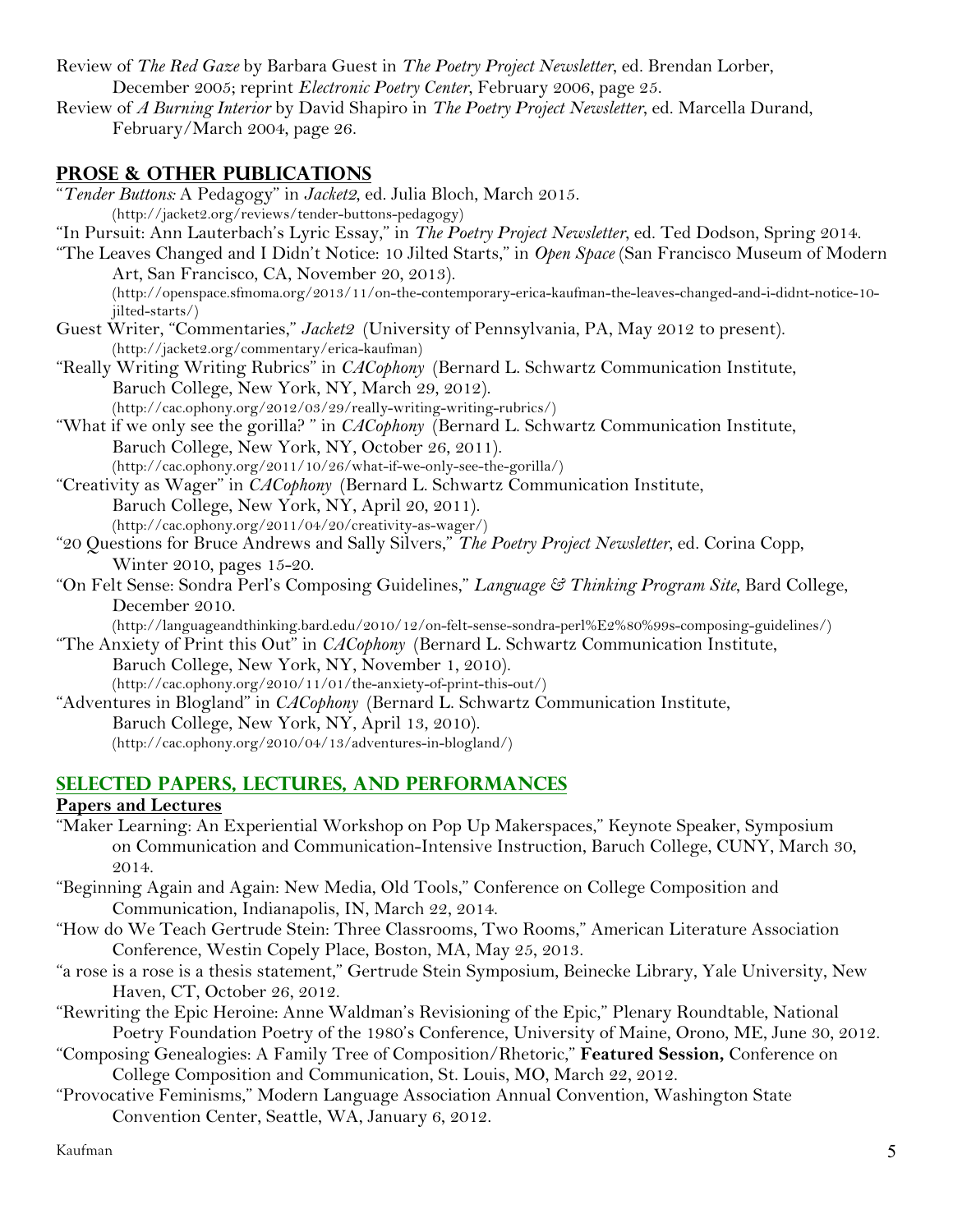- "Teaching Introductory Classes Digitally," CUNY IT Conference, John Jay College of Criminal Justice, New York, December 2, 2011.
- "Toward a Vibrant Conversation: Contesting the Boundaries Between Essay and Poem," Conference on College Composition and Communication, Atlanta Marriott Marquis, Atlanta, GA, April 8, 2011.
- "Joan Mitchell and Barbara Guest," *The Making of Americans* Salon Series at The James Gallery, CUNY Graduate Center, New York, NY, March 24, 2011.
- "On Barbara Guest, *The Location of Things*," Poetry in 1960 Symposium, Kelly Writers House, University of Pennsylvania, Philadelphia, PA, December 6, 2010.
- "Queering Normative Texts: A Classroom Practice," Lavender Languages and Linguistics, American University, Washington DC, April 17, 2010.
- "These are the Breaks: Gay(s) in Space," Tendencies: Poetics and Practice, CUNY Graduate Center, New York, NY, March 9, 2010.
- "Waves of Contemporary Change: Charting the 21<sup>st</sup> Century," Conference on College Composition and Communication, San Francisco Hilton, San Francisco, CA, March 14, 2009.
- "Ice on the Planet: Ecopoetics, Eileen Myles, and Joan Retallack," &Now Conference: Innovative Writing & the Literary Arts, Hyatt Regency Buffalo, Buffalo, NY, October 17, 2009.
- "Feminist Press Roundtable," Lifting Belly High: A Conference on Women's Poetry Since 1900, Duquesne University, Pittsburgh, PA, September12, 2008.
- "Poetry is News: Pulling It Down: The Aesthetics of Common Ground," Bowery Poetry Club, New York, NY, April 21, 2007.
- "The Politics of Poetry: Women Inventing New Ground," Small Press Center, New York, NY, December 2, 2006.

#### **Podcasts**

- PoemTalk #85: on James Schuyler's "February" (with Al Filreis, Julia Bloch, and Bernadette Mayer), Kelly Writers House, University of Pennsylvania, Philadelphia, PA, February 2015.
- PoemTalk #25: on Alice Notley's "I, the People" (with Al Filreis, Joe Milutis, and Zach Pieper), Kelly Writers House, University of Pennsylvania, Philadelphia, PA, November 2009.
- PoemTalk #5: on Ted Berrigan's "Three Pages" (with Al Filreis, Randall Couch, and Linh Dinh), Kelly Writers House, University of Pennsylvania, Philadelphia, PA, April 2008.

#### **Selected Readings and Performances**

Small Press Traffic (with Frank Sherlock) at Artist Television Access, San Francisco, CA, May 3, 2015. Poets on the Book (Reading and Conversation with Brandon Brown and John Coletti) at Iowa Writer's Workshop, Iowa City, Iowa, April 25, 2015.

- wordSPOKE Poetry Festival (with Charles Bernstein and Hank Lazer) at Sixth Street Synagogue, New York, NY, May 6, 2012.
- The Poetry Project (with Thurston Moore, John Zorn, Dana Ward, Latasha N. Nevada Diggs), New York, NY, May 4, 2012.
- In Your Ear Reading Series, DC Arts Center, Washington DC, December 11, 2011.
- Belladonna Reading Series: Our Material Lives, Dixon Place, New York, NY, October 11, 2011.
- Segue Reading Series (with Joan Retallack), Bowery Poetry Club, New York, NY, May 9, 2009.
- Wesleyan Writing Program, Wesleyan University, Middletown, CT, March 26, 2009.
- Poetics Program Reading (with Stacy Szymaszek), SUNY Buffalo, Buffalo, NY, September 26, 2008.
- Featured Poet, Frost Valley Poetry Retreat, Frost Valley, NY, June 24, 2008
- Emergency Reading Series at the Kelly Writers House, University of Pennsylvania, Philadelphia, PA, November 15, 2007.

Makor/Steinhardt Center, New York, NY, January 11, 2004.

# **EDITORIAL & OTHER EXPERIENCE**

**Editor,** Litmus Press, http://www.litmuspress.org, 2013-present. **Co-editor,** *Aufgabe*, http://www.litmuspress.org/aufgabe11.html, September 2011-2014.